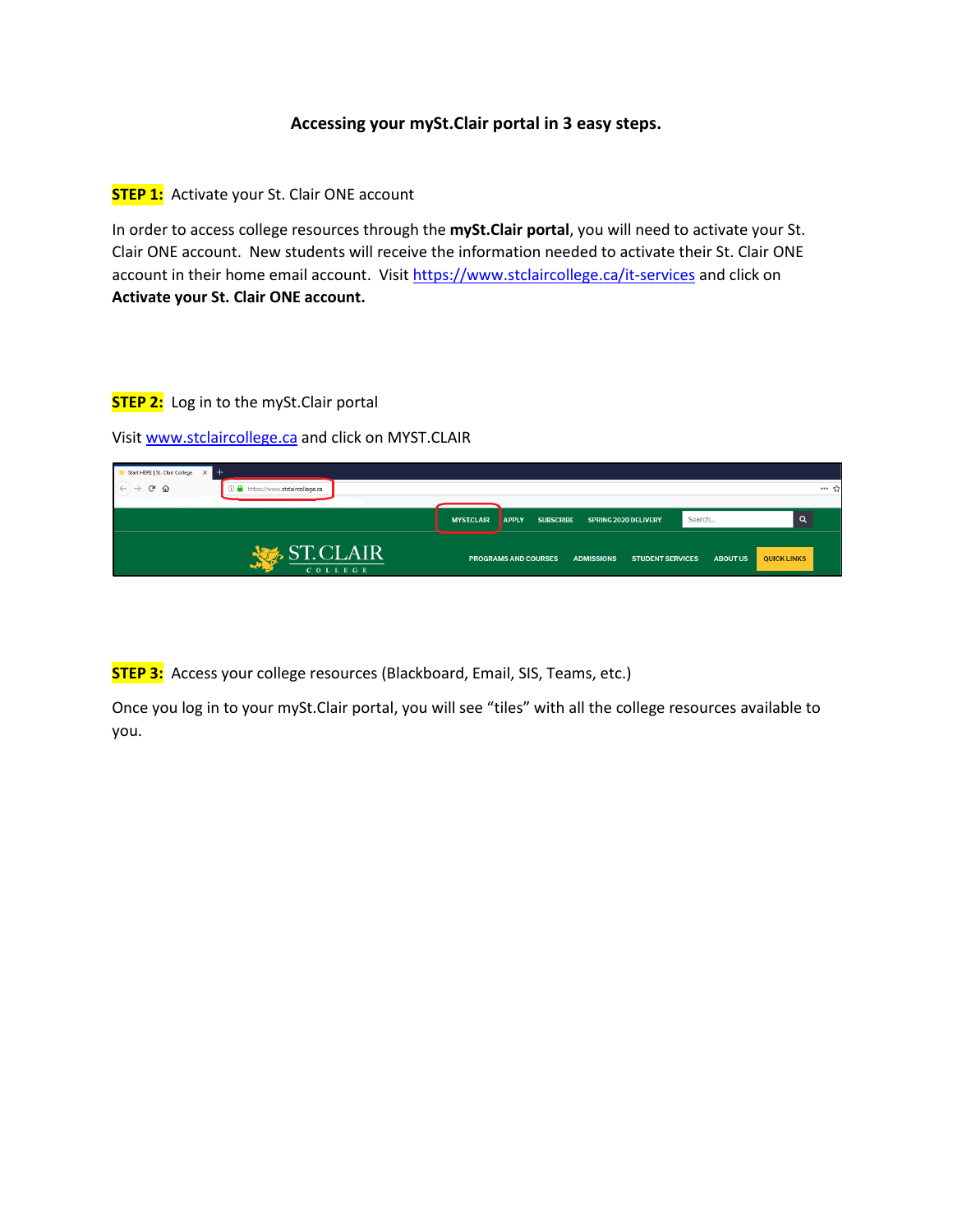**What is Microsoft Teams?** Teams is a chat-based tool that provides the ability to chat, meet, call, video call and share information via a common space.

Microsoft Teams is one of the methods to meet with our Student Services staff.

# **Off Campus Access**

**How do I start?**

• Go to the St. Clair College website [www.stclaircollege.ca](http://www.stclaircollege.ca/) and click on **MYSTCLAIR.** Login with your St. Clair College credentials.

| Start HERE   St. Clair College<br>$\times$<br>$+$    |                                                                             |                 |
|------------------------------------------------------|-----------------------------------------------------------------------------|-----------------|
| C<br>stclaircollege.ca<br>$\leftarrow$ $\rightarrow$ |                                                                             |                 |
|                                                      | <b>MYST.CLAIR</b><br><b>APPLY</b><br><b>SUBSCRIBE</b>                       | Search          |
| <b>ST.CLAIR</b><br>COLLEGE                           | <b>PROGRAMS AND COURSES</b><br><b>ADMISSIONS</b><br><b>STUDENT SERVICES</b> | <b>ABOUT US</b> |

#### **Accessing Microsoft Teams**

Click on **Office 365 Dashboard** tile on your **Myapps.**



You can download the **Microsoft Teams App** or **Use the web app**.

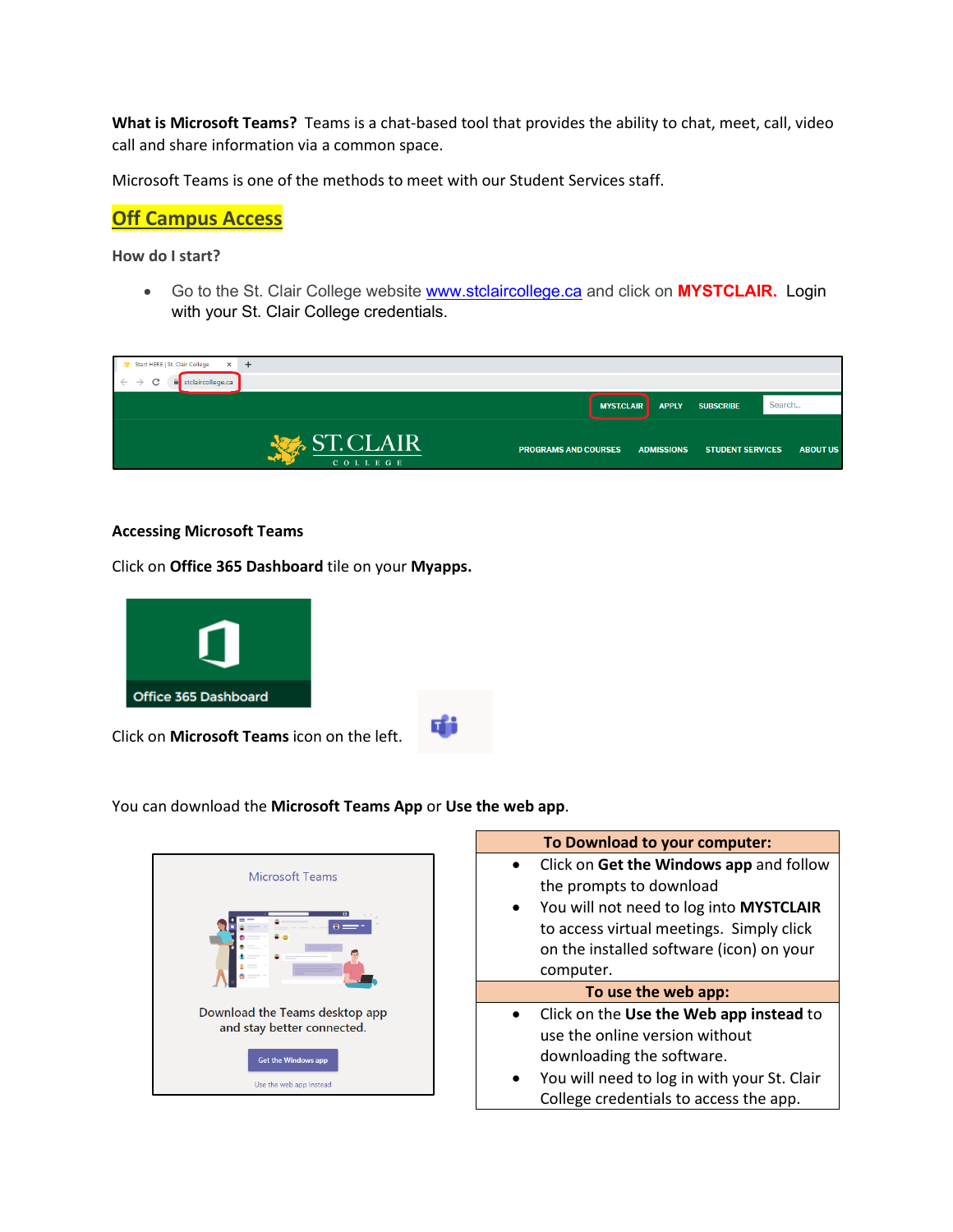#### **RSVP to email invitation**

You will need to confirm your meeting day/time by doing **one of the following**:

## **Email invitation to meeting**

You will get an email invitation to your St. Clair College email (example below). Click **Accept** to accept the invitation. It will then show in your Outlook and Teams calendars.

| Rowena Cacciato<br><b>RC</b> |                                                                             |  | $\checkmark$ Accept $\checkmark$ | $2$ Tentative $\sim$ | $\times$ Decline $\times$ | (C) Propose New Time $\sim$ | $\cdots$            |
|------------------------------|-----------------------------------------------------------------------------|--|----------------------------------|----------------------|---------------------------|-----------------------------|---------------------|
| Required                     |                                                                             |  |                                  |                      |                           | Thu 8/27/2020 2:50 PM       |                     |
| (i) Please respond.          |                                                                             |  |                                  |                      |                           |                             |                     |
|                              | 4:00 PM $\heartsuit$ Thursday, August 27, 2020 3:30 PM-4:00 PM $\heartsuit$ |  |                                  |                      |                           |                             | $\hat{\phantom{a}}$ |
|                              |                                                                             |  |                                  |                      |                           |                             |                     |
|                              |                                                                             |  |                                  |                      |                           |                             |                     |
|                              |                                                                             |  |                                  |                      |                           |                             |                     |
| sample meeting;              |                                                                             |  |                                  |                      |                           |                             |                     |
|                              |                                                                             |  |                                  |                      |                           |                             |                     |
| 3 <sup>PM</sup>              |                                                                             |  |                                  |                      |                           |                             |                     |

#### **OR**

#### **Microsoft Teams Calendar**

You will see an appointment request in your calendar. **You need to double click on the appointment to accept or decline the appointment invitation.**

| Π<br>Activity    | ₿            | Calendar                                                                                                                                         |  |
|------------------|--------------|--------------------------------------------------------------------------------------------------------------------------------------------------|--|
| a<br>Chat        |              | $\left[\begin{matrix} 1 \\ 1 \end{matrix}\right]$ Today $\left\langle \begin{matrix} 1 \\ 2 \end{matrix}\right\rangle$ <b>August 2020</b> $\vee$ |  |
| ÷<br>Teams       |              | 26<br>Wednesday                                                                                                                                  |  |
| â<br>Assignments |              |                                                                                                                                                  |  |
| ⊞<br>Calendar    | <b>11 AM</b> |                                                                                                                                                  |  |
| G<br>Calls       | 12 PM        |                                                                                                                                                  |  |
| æ                |              |                                                                                                                                                  |  |
| Files<br>        | 1 PM         | Sample Meeting Request                                                                                                                           |  |
|                  | 2 PM         |                                                                                                                                                  |  |
|                  |              | waiting for you to RSVP                                                                                                                          |  |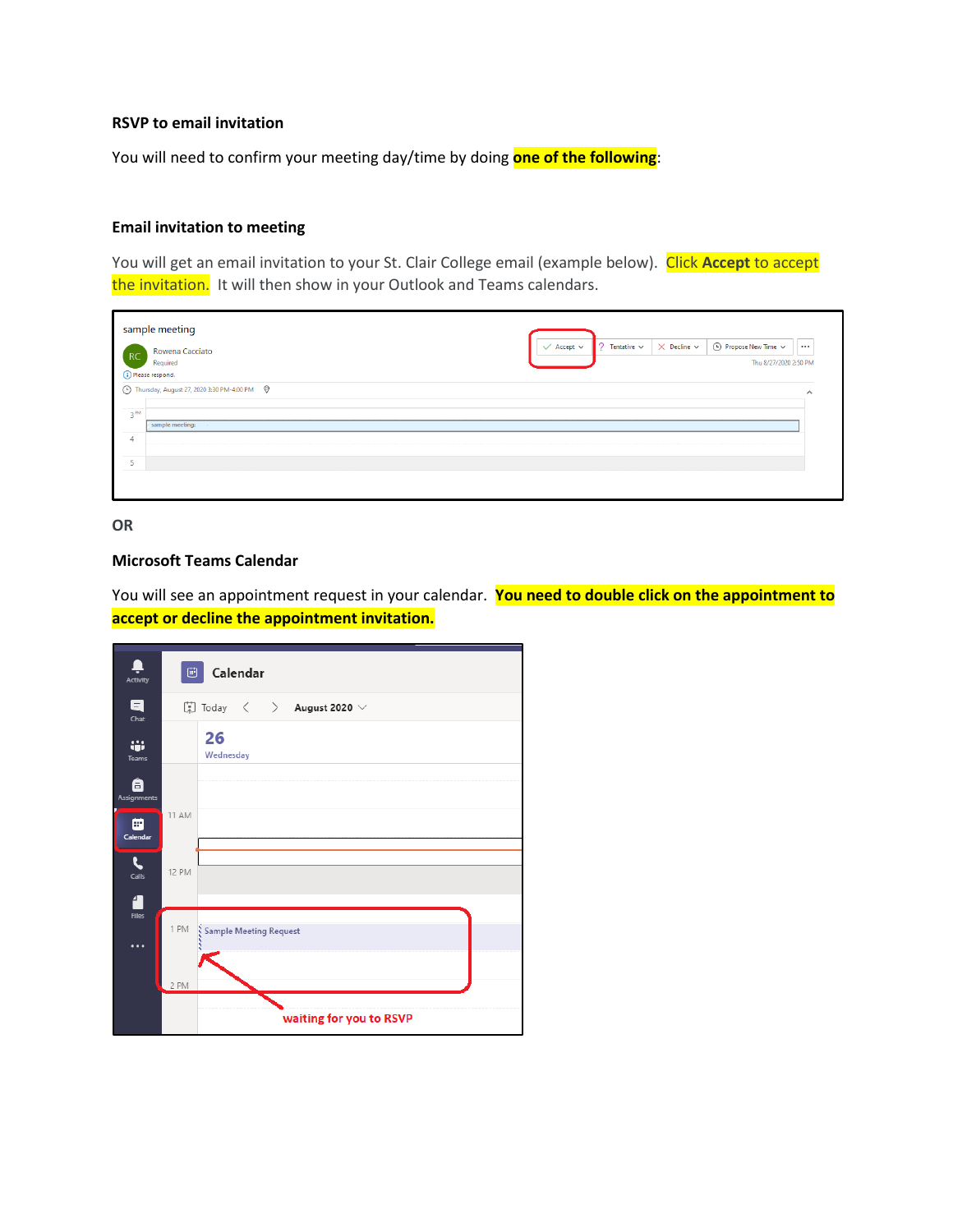# Click on the "down arrow" on the RSVP





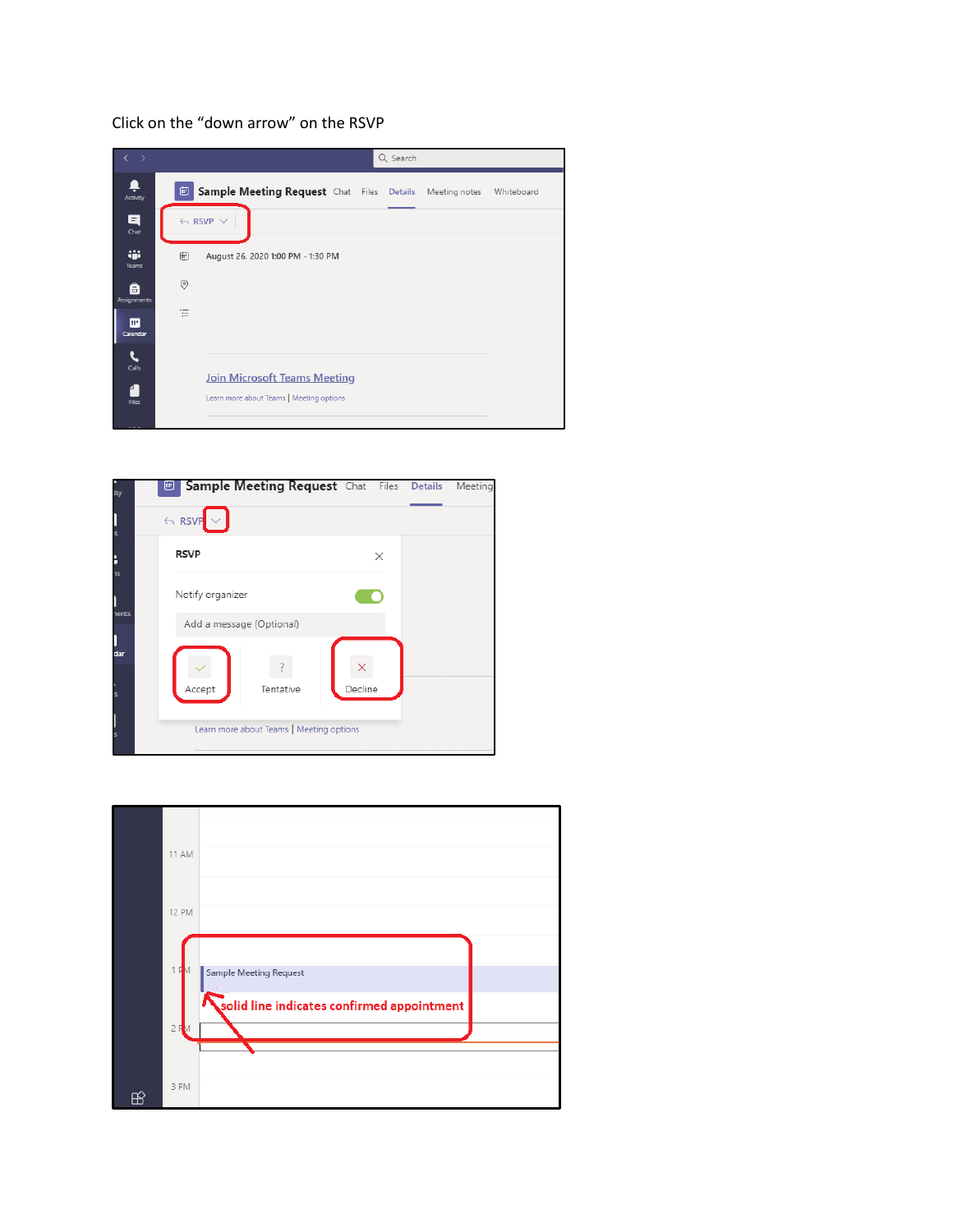To join the virtual appointment, double click the appointment in your Microsoft Teams calendar at the scheduled date/time and click on **Join** (top right corner).



When you are ready, click on **Join now.** You can choose to turn on/off your camera and mute your microphone when needed.

NOTE: you may need to enable/adjust microphone settings on your computer for the audio to work properly



Once you join the session, you will see the following toolbar with several options:

#### **Turn camera off:**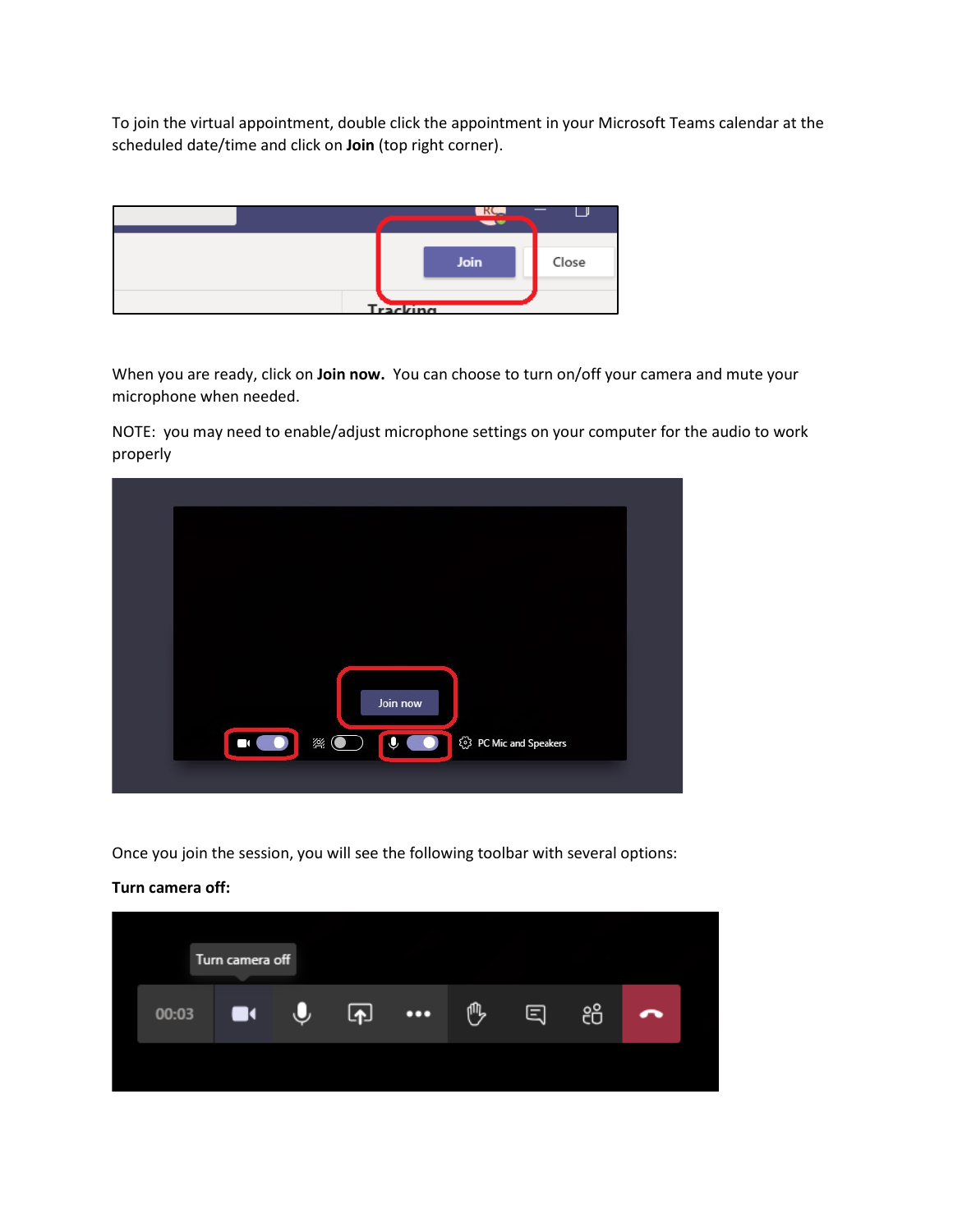**Mute:**

**Share your screen:**

| Open share tray |       |   |   |   |                         |   |   |    |   |  |
|-----------------|-------|---|---|---|-------------------------|---|---|----|---|--|
|                 | 00:02 | И | U | 囨 | $\bullet\bullet\bullet$ | 凧 | Ξ | සී | ⌒ |  |
|                 |       |   |   |   |                         |   |   |    |   |  |

Stop sharing your screen:



**Options:**